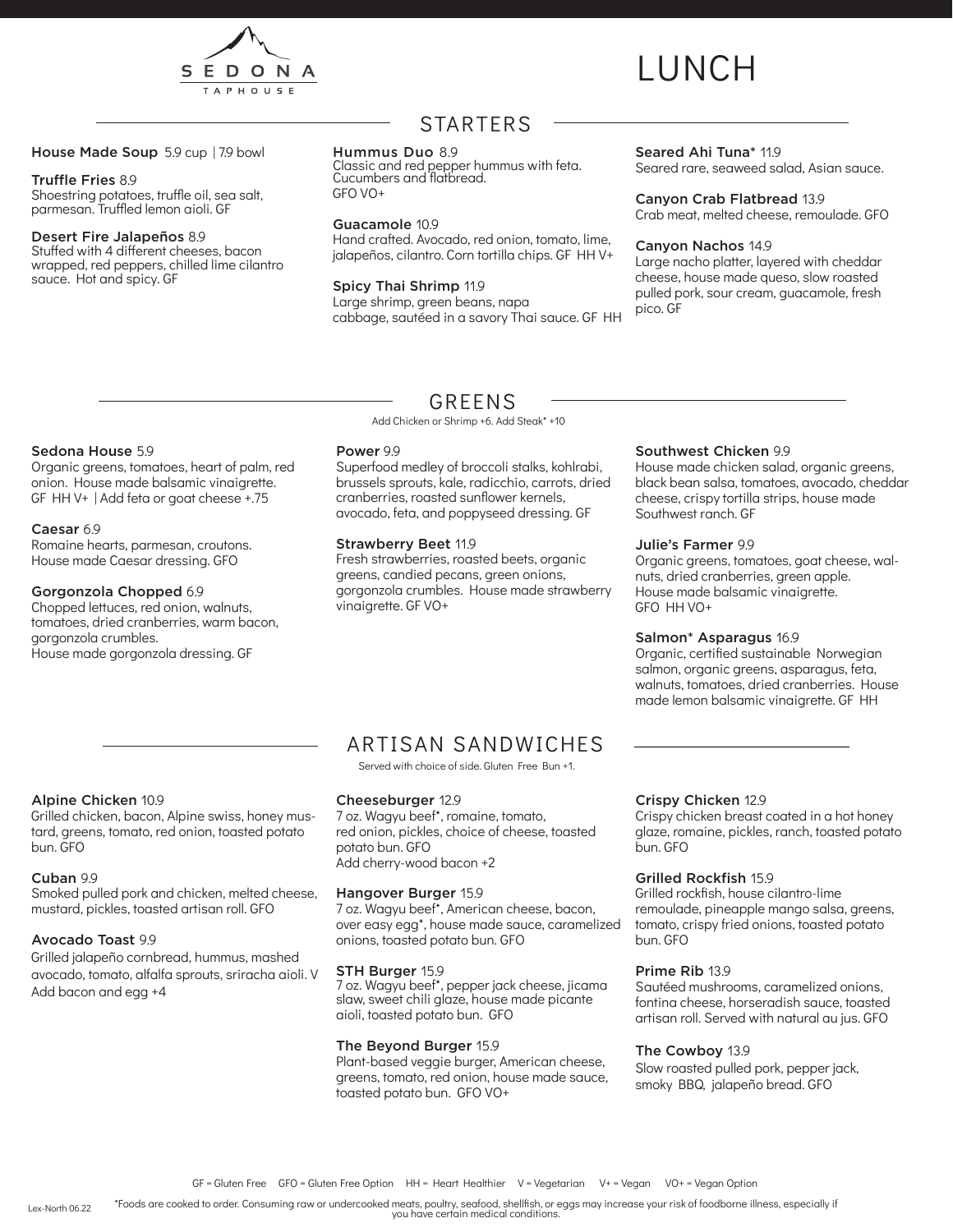## HANDHELDS

'Kobe Beef'\*

Wagyu beef, Vermont cheddar, house made sauce, caramelized onions. With greens. 10

Southwest Steak Seasoned tender steak, black bean salsa, sautéed onions, chipotle aioli, cheddar cheese, fresh pico, cilantro. With greens. GFO 12

### **TACOS**

Acapulco Fish Broiled mahi mahi, sautéed onions, avocado, pineapple mango salsa, chimi aioli, cilantro. With greens. GFO 12

### FLATBREADS

South Rim Shrimp

Shrimp, mozzarella, parmesan. fresh pico, avocado, cilantro. GFO  $\mathsf{Q}$ 

Meat Lovers Italian fennel sausage, pepperoni, red onion, mozzarella, parmesan, fresh basil. GFO 8

BBQ Chicken Chicken, BBQ sauce, melted mozzarella, red onion. GFO 8

#### Santa Fe Shrimp

Crispy shrimp tossed with house made picante ailoi, jicama slaw, pineapple mango salsa, cilantro. With greens. GFO

145

#### Margherita

Fresh basil, olive oil, garlic, tomato, fresh mozzarella, parmesan, balsamic reduction glaze. GFO V Ŕ

Antibiotic free, hormone free, cage free poultry. Organic, sustainable, antibiotic free salmon. Braveheart Black Angus Beef®. Toppings include: Seasoned Butter, Herb Butter, Lemon Butter, Lemon Basil Butter, Pineapple Mango Salsa (HH) or Chimichurri (HH).

#### Hand Cut Filet Mignon\* 33.9

7 oz. Choice Braveheart Black Angus Beef®. Topped with seasoned butter. Choice of two house made sides. GF

Hand Cut NY Strip\* 34.9 12 oz. Choice Braveheart Black Angus Beef®. Topped with seasoned butter. Choice of two house made sides. GF

#### Black Angus Flat Iron Steak\* 21.9

8 oz. USDA Choice. Choice of two house made sides. GF Grilled Chicken 18.9 8 oz. Side of BBQ. Choice of two house made sides. GF HH

Crab Stuffed Shrimp 24.9 Large shrimp stuffed with jumbo lump crab meat, fresh spinach, lemon butter, garlic whipped potatoes. GF

Rockfish\* 22.9 Certified sustainable, fresh caught. Grilled with choice of topping and two house made sides. GF

Norwegian Salmon\* 24.9 Organic, certified sustainable, fresh caught. Grilled with choice of topping and two house made sides. GF HH

## PASTA

Gluten Free Upon Request. Vegetarian Options Available

Primavera 15.9 Mixed seasonal vegetables, fettuccine tossed with an herb lemon-wine sauce. VVO+ Add chicken or shrimp +8

#### Devil's Pass 21.9

Chicken, penne pasta tossed with a slightly spicy cream sauce, red onions, red peppers, mushrooms, tomatoes, parmesan, fresh basil. Add Italian fennel sausage +2.

## SIDES

\*\*All sides are GF except couscous.

| <b>Organic Greens</b><br><b>Grilled Asparagus</b> | +4<br>+4 | Fruit<br><b>STH Bacon Succotash</b>          | +4<br>$+4$ | <b>Sweet Potato Fries</b><br><b>Roasted Brussels Sprouts</b> | $+5$<br>$+5$ |
|---------------------------------------------------|----------|----------------------------------------------|------------|--------------------------------------------------------------|--------------|
| <b>Steamed Broccoli</b>                           | +4       | <b>Garlic Whipped Potatoes</b>               | $+4$       | <b>Grilled Vegetables</b>                                    | +5           |
| <b>Shoestring French Fries</b>                    | +4       | Seasonal Squash Couscous**<br>Southwest Corn | +4<br>+4   |                                                              |              |

\*Foods are cooked to order. Consuming raw or undercooked meats, poultry, seafood, shellfish, or eggs may increase your risk of foodborne illness, especially if you have certain medical conditions.

## ENTRÉES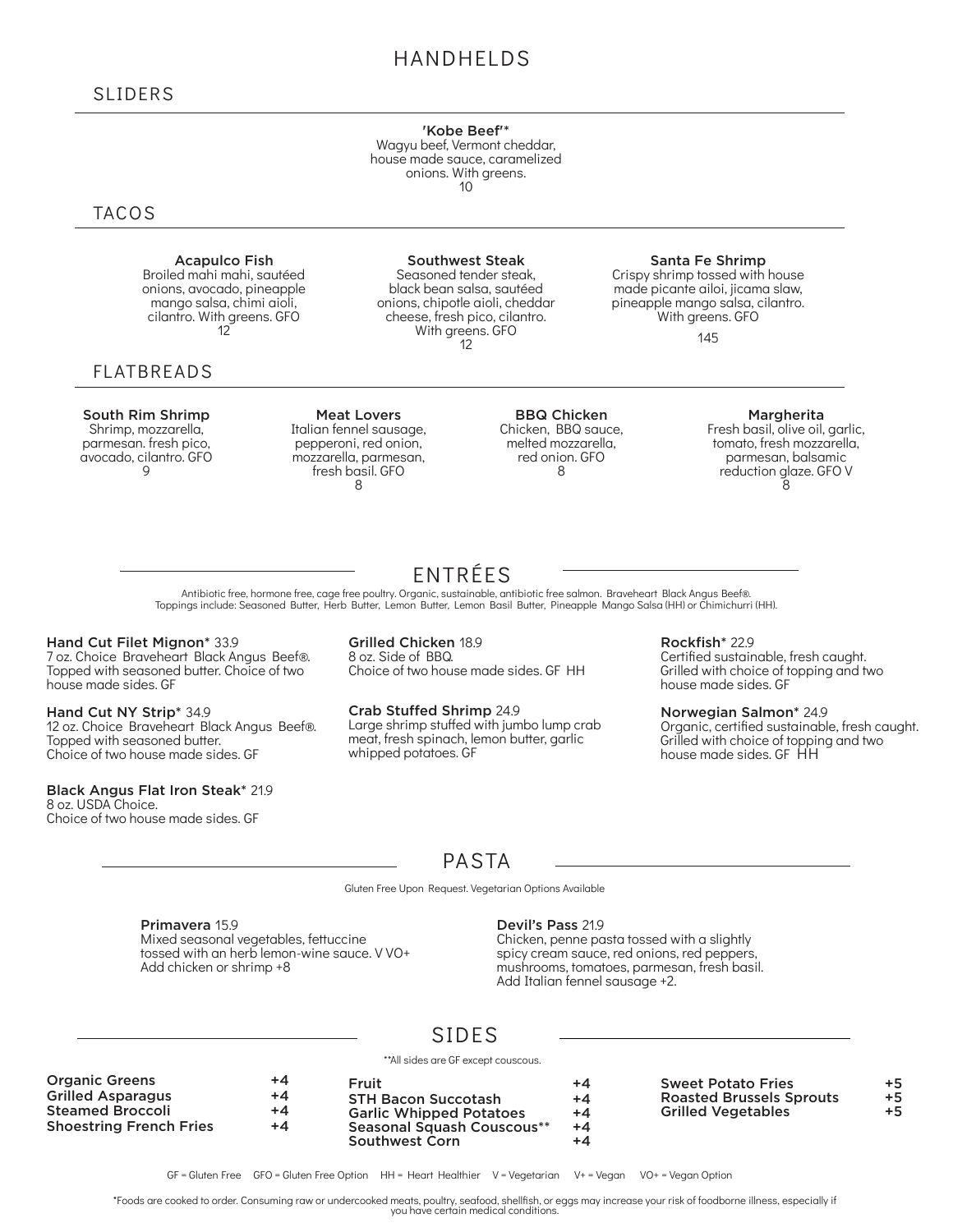## WINE

HOUSE 6 Chardonnay, Pinot Grigio, Pinot Noir, Cabernet Sauvignon, White Zinfandel

| WHITE            | <b>Stemmari Moscato</b><br><b>Relax Rielsing</b><br><b>Chateau Ste. Michelle Dry Riesling</b><br><b>Brancott Sauvignon Blanc</b><br><b>Oyster Bay Sauvignon Blanc</b><br><b>Caposaldo Pinot Grigio</b><br><b>Acrobat Pinot Gris</b><br><b>Hess Select Chardonnay</b><br>The Seeker Chardonnay | Sicily, Italy<br>Longuich, Germany<br>Columbia Valley, Washington<br>Marlborough, New Zealand<br>Marlborough, New Zealand<br>Veneto, Italy<br>Oregon<br>California<br>California | 8 30<br>7 27<br>8 31<br>9 34<br>8 30<br>9 34<br>8   30<br>9 35<br>8   30 |
|------------------|-----------------------------------------------------------------------------------------------------------------------------------------------------------------------------------------------------------------------------------------------------------------------------------------------|----------------------------------------------------------------------------------------------------------------------------------------------------------------------------------|--------------------------------------------------------------------------|
|                  | Irony Black Pinot Noir<br><b>Macmurray Ranch Pinot Noir</b>                                                                                                                                                                                                                                   | Monteray, California<br>California                                                                                                                                               | 9 34<br>$12 \mid 46$                                                     |
|                  | <b>Alamos Malbec</b>                                                                                                                                                                                                                                                                          | Mendoza Argentina                                                                                                                                                                | 8   30                                                                   |
|                  | <b>Cusumano Merlot</b>                                                                                                                                                                                                                                                                        | Italy                                                                                                                                                                            | 7 26                                                                     |
| 읍<br>$\propto$   | Michael David 'Petite Petit'                                                                                                                                                                                                                                                                  | Lodi, California                                                                                                                                                                 | 13 41                                                                    |
|                  | <b>Conundrum Red Blend</b>                                                                                                                                                                                                                                                                    | California                                                                                                                                                                       | 9 34                                                                     |
|                  | Columbia Crest 'Grand Estates' Merlot                                                                                                                                                                                                                                                         | Columbia Valley, Washington                                                                                                                                                      | 7 26                                                                     |
|                  | J. Lohr Syrah                                                                                                                                                                                                                                                                                 | Paso Robles, California                                                                                                                                                          | 10   32                                                                  |
|                  | Josh Cellars Cabernet Sauvignon                                                                                                                                                                                                                                                               | California                                                                                                                                                                       | 10 38                                                                    |
|                  | Joel Gott 815 Cabernet Sauvignon                                                                                                                                                                                                                                                              | California                                                                                                                                                                       | 12 40                                                                    |
|                  | 1000 Stories Bourbon Barrel Aged<br><b>Cabernet Sauvignon</b>                                                                                                                                                                                                                                 | California                                                                                                                                                                       | 8 30                                                                     |
|                  | 'Whispering Angel'                                                                                                                                                                                                                                                                            | Provence, France                                                                                                                                                                 | 10 38                                                                    |
| É<br>S<br>O<br>ĸ | <b>Chapoutier Belle</b>                                                                                                                                                                                                                                                                       | Provence, France                                                                                                                                                                 | 8 30                                                                     |
|                  | Gloria Ferrer Blanc de Noirs                                                                                                                                                                                                                                                                  | Carneros, California                                                                                                                                                             | 64                                                                       |
|                  | La Marca Prosecco Brut                                                                                                                                                                                                                                                                        | Italy                                                                                                                                                                            | 8 30                                                                     |
|                  | Moët & Chandon Brut Impérial                                                                                                                                                                                                                                                                  | Champagne, France                                                                                                                                                                | 90                                                                       |
| SPARKLING        | <b>Bouvet Ladubay Signature Brut</b>                                                                                                                                                                                                                                                          | Loire Valley, France                                                                                                                                                             | 12 40                                                                    |

### WINES OF INTEREST

| Sonoma-Cutrer 'The Cutrer' Chardonnay | California       | $11 \mid 42$ |
|---------------------------------------|------------------|--------------|
| Santa Margherita Pinot Grigio         | Italy            | 9 34         |
| Mejomi Pinot Noir                     | California       | $12 \mid 46$ |
| Michael David 'Freakshow' Red Blend   | Lodi. California | 45           |

### RESERVE SELECTION

| <b>Cakebread Chardonnay</b>                   | California              | 115 |
|-----------------------------------------------|-------------------------|-----|
| Duckhorn Merlot                               | Napa Valley, California | 80  |
| <b>Stags Leap Cabernet Sauvignon</b>          | Napa Valley, California | 100 |
| <b>Caymus Cabernet Sauvignon</b>              | Napa Valley, California | 140 |
| <b>Stone Street Estate Cabernet Sauvignon</b> | California              | 80  |